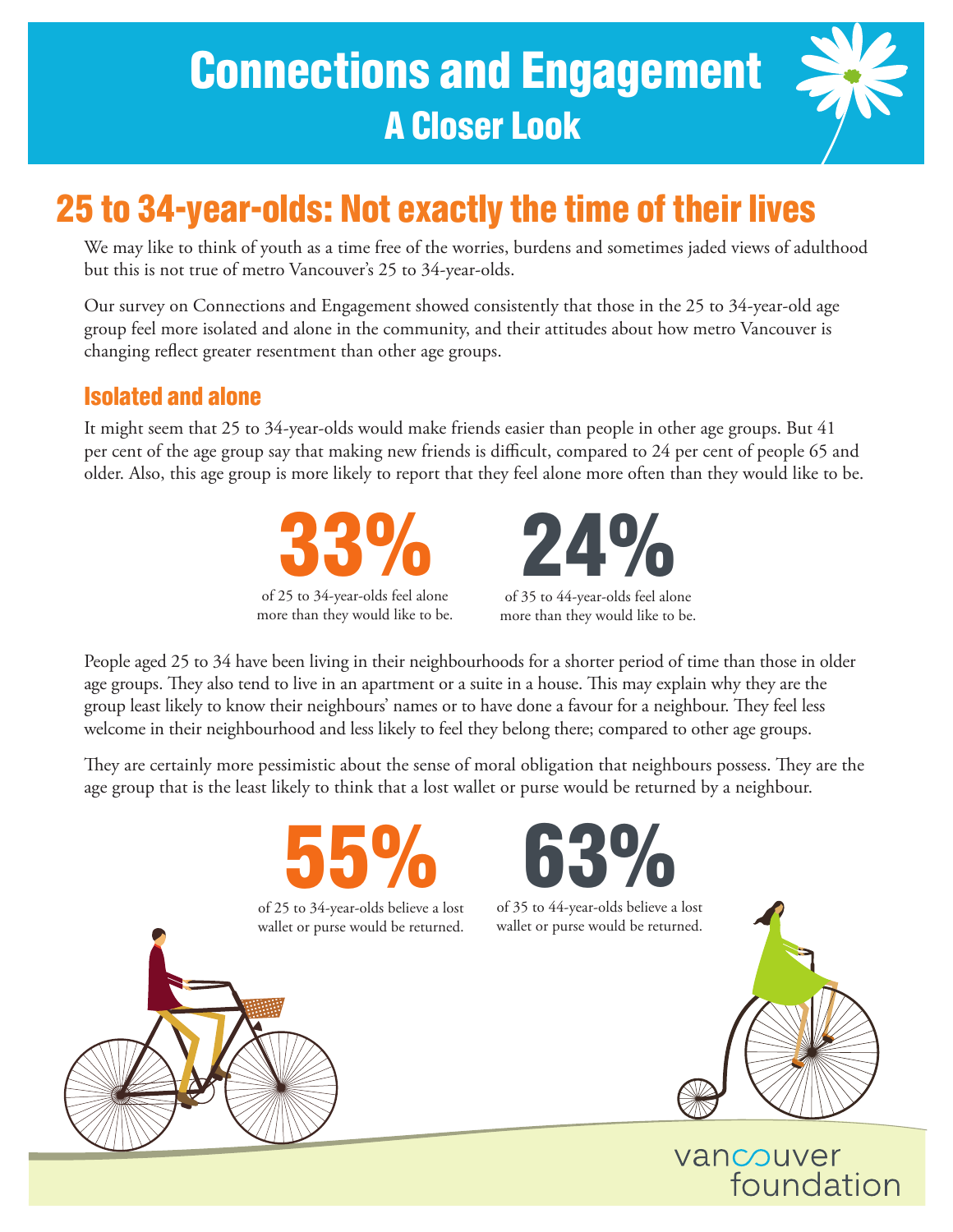## Understanding the age group

Through an analysis of how the total age group answered the survey questions, we were able to separate the 25 to 34-year-olds into three distinct subgroups:

**'Rooted Skeptics'** comprise 31 per cent of the age group. They:

- have higher incomes and more home ownership
- are most likely to have been born in Canada
- feel welcome in their neighbourhood and in metro Vancouver
- are the most skeptical about the impact of diversity

**'Welcomers'** comprise 39 per cent of the age group. They:

- have the most positive attitudes towards different ethnic groups and non-English speakers
- believe that their neighbourhood would welcome all immigrants or refugee groups

**'Isolated Pessimists'** comprise 30 per cent of the age group. They:

- are the most isolated and find it the most difficult to make new friends
- have been living in their neighbourhood or in Canada for a shorter period of time
- have the lowest income
- are the most pessimistic about inter-ethnic relationships

We analyzed these three sub-groups that make up the 25 to 34-year-olds by looking at their answers to these statements:

- 1. I find myself alone more often than I would like to be.
- 2. People who live here and do not speak English simply do not try hard enough to be part of the community.
- 3. There is too much foreign ownership of real estate here.

Their answers paint a picture of an age group that feels isolated and alone in the community, and that holds more negative attitudes and greater resentment about diversity.

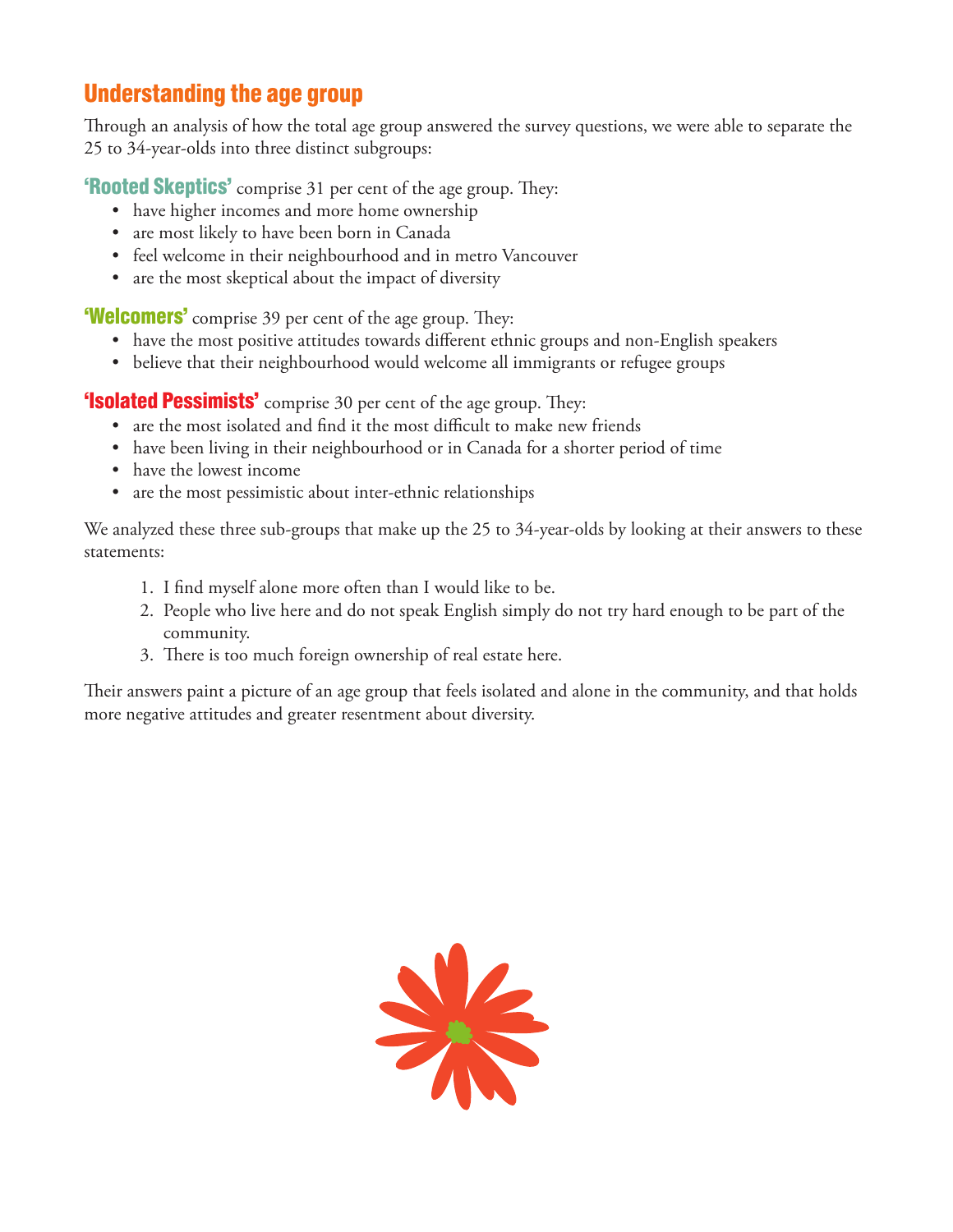### Disconnected and unengaged

1. Our survey shows that the 25 to 34-year-olds who belong to the 'isolated pessimists' sub-group report very high feelings of being alone. 76 per cent report feeling alone more than they would like to be, compared to 24 per cent of the total sample.



2. It's the 'rooted skeptics"' who stand out when we look at their responses to the statement 'People who live here and do not speak English simply do not try hard enough to be part of the community.' 74 per cent agree with that statement, compared to 44 per cent of all respondents.



**Per cent who agree that those who live here and do not speak English simply do not try hard enough to be part of the community**